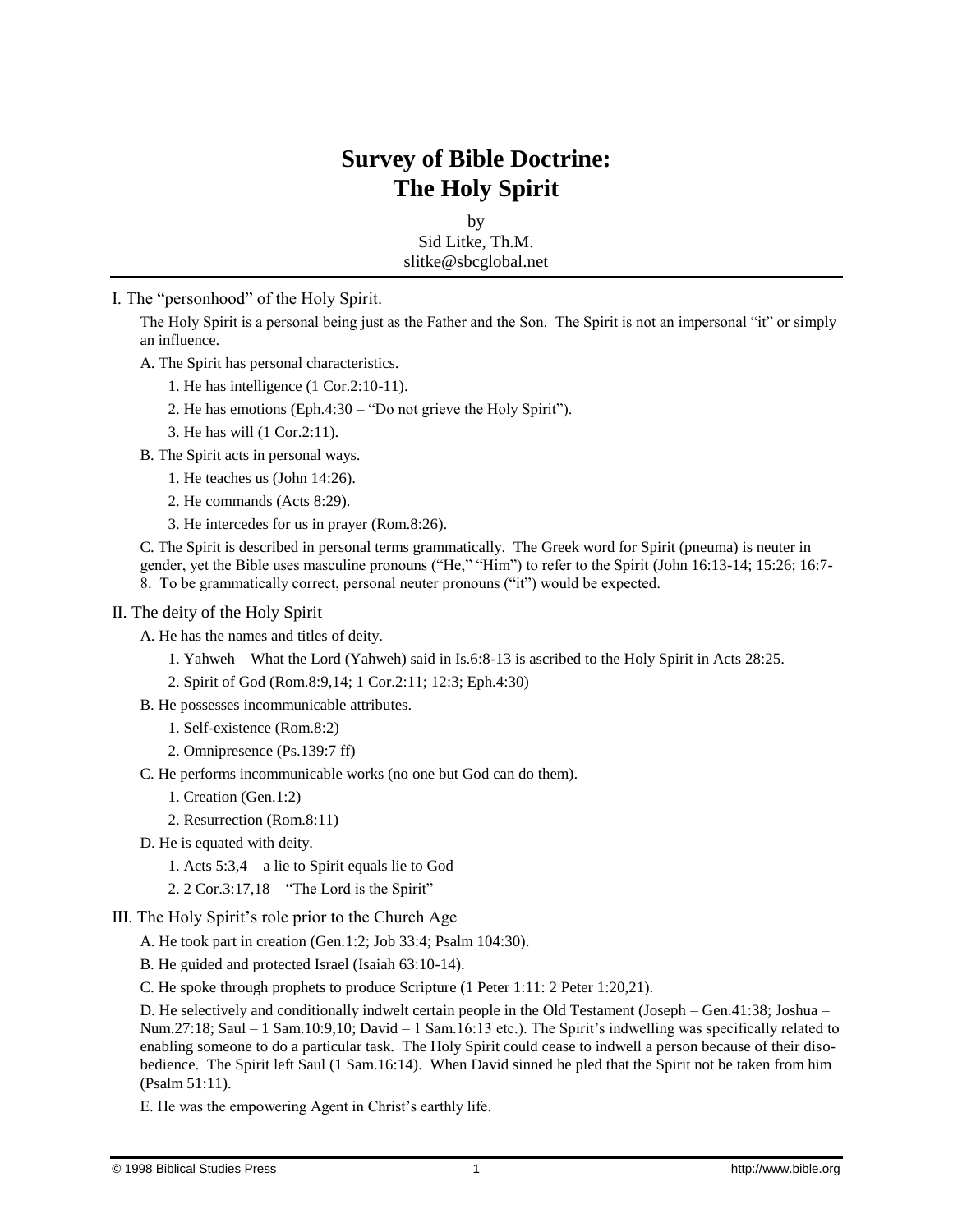- 1. He was the Agent of Christ's virgin birth (Luke 1:35).
- 2. He empowered Christ's ministry (Matt.12:28; Luke 4:1,18).
- 3. He was the Agent of Christ's resurrection (Rom.1:4; 8:11).
- IV. The Holy Spirit's role in the Church Age
	- A. He is central in salvation (How people are saved).
		- 1. He directs and enables evangelistic efforts (Philip/Ethiopian Acts 8:26,29; Great Commission Acts 1:8).
		- 2. He convicts the unbeliever of sin (John 16:8-11).
		- 3. He regenerates (saves) the person.
			- a. He cleanses the person from sin and gives them the new nature (Titus 3:5).

b. As He performs this spiritual "new birth," the person enters "the kingdom of God" (=eternal life – John 3:3-7,16).

4. He seals (eternally secures) the person. The presence of the Holy Spirit is the "seal" or guarantee that a person is saved and will remain saved (Eph.1:13).

- 5. He baptizes (places) the person into the body of Christ.
	- a. What is the baptism of the Holy Spirit?
		- It is the Spirit's work of uniting us with Christ spiritually identifying us with Christ's death, burial and resurrection (Rom.6:3-5).

- It is the Spirit's work of incorporating us into the universal church (=the "body of Christ" – all church age believers – 1 Cor.12:13).

- b. When is the baptism of the Spirit?
	- In each believer it occurs once and for all at their conversion (1 Cor.12:13; Gal.3:26-28).

- In history it is limited to church age believers (predicted – Acts 1:5; accomplished – 1 Cor.12:13).

- Note: Exceptions – On the Day of Pentecost when the church age began, both new and existing believers were baptized by the Spirit (Acts 1:5; 11:15,16). Also in 2 other cases in the early church it seems the Spirit was not given to believers until an apostle was present (Acts 8:14-17; 19:1-6).

- B. He is central in sanctification (How saved people grow).
	- 1. He indwells believers.

a. The Spirit indwells all believers in this age (Rom.5:5; 8:9; 1 Cor.3:16; 6:19). (unlike the Old Testament where the Spirit indwelt some)

b. The Spirit indwells believers permanently in this age (John 14:16). (unlike the Old Testament where the Spirit could depart)

c. The Spirit's indwelling is the basis for His other ministries in believer's lives. (He teaches/illumines us about scripture – John 16:13; He aids in prayer – Rom.8:26; He assures us of our salvation – Rom.8:16; He enables us to grow – see "filling" below – Eph.5:18).

2. He "fills" believers.

- The "filling of the Spirit" describes the crucial work of God enabling the believer to live a transformed life. The only way we grow spiritually is by the empowering work of God (1 Peter 1:3). It is specifically the ministry of the Holy Spirit that gives a Christian the capability of change and growth in righteousness (by the  $\frac{Spirit...}{-}$  putting to death the deeds of the body" – Rom.8:13; the fruit of the  $Spirit...$ " – Gal.5:22,23).

- Spiritual growth us a issue of control. We are either controlled by our self-centered flesh or by the Holy Spirit who indwells us (Rom.8:4-11; Gal.5:16,17). Ephesians 5:18 describes this controlling/empowering ministry of Spirit as the "filling" of the Spirit. "Filling" is a metaphor (picture) of control. We can be filled/controlled by fleshly desires (like alcohol) or be filled/controlled by the Spirit (Eph.5:18).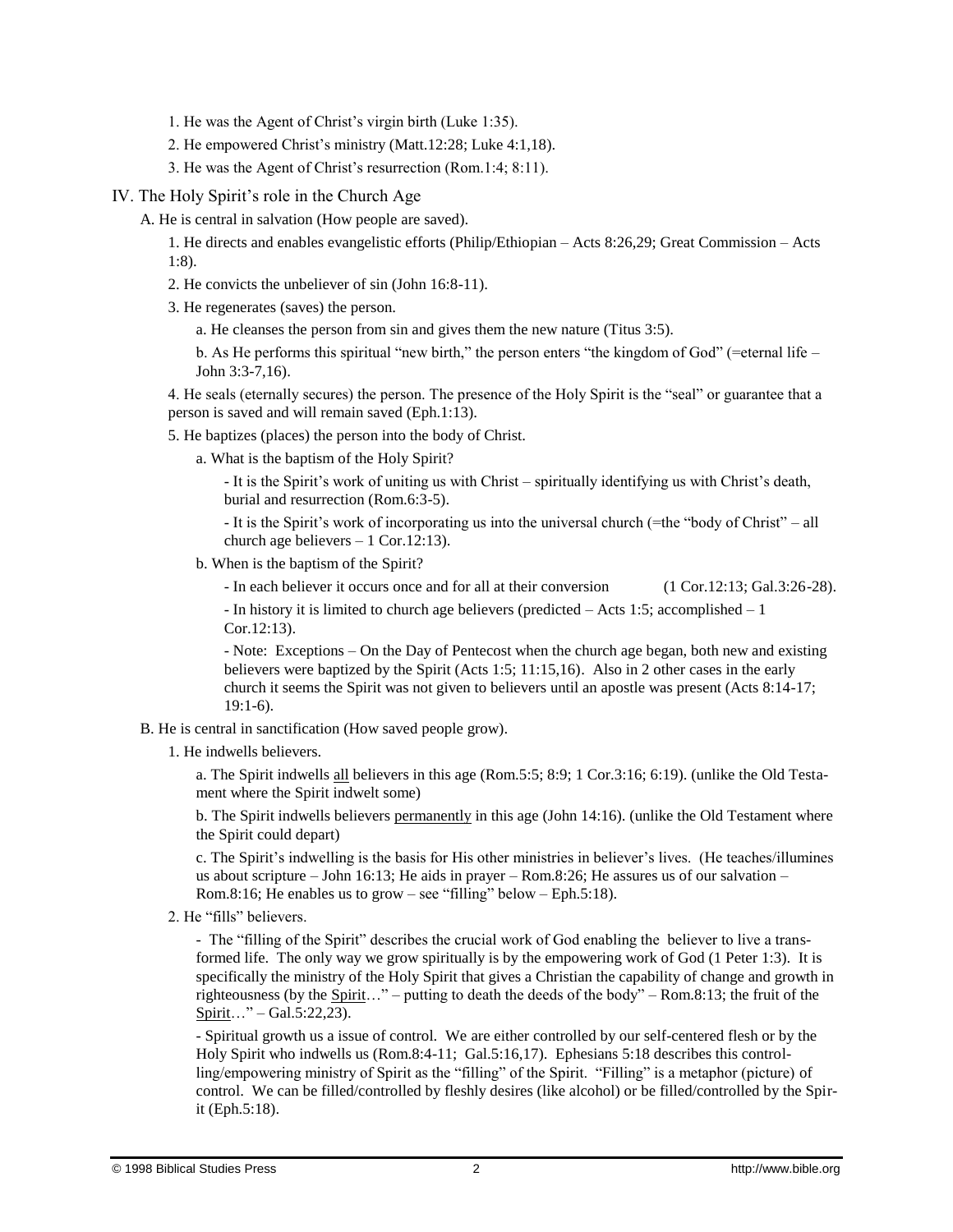- Although it's the Spirit's power that is at work, the believer must choose to be controlled/empowered by the Spirit. It is a command to "Be filled" and likewise to "Walk in the Spirit" (Gal.5:16). The Spirit's presence is permanent (indwelling) but we must repeatedly choose to yield to God to experience the Spirit's transforming power to change and grow us (filling). In actual experience, "walking in the Spirit" or "being filled with the Spirit" means living the Christian life (facing temptations, making decisions, etc.) with a conscious dependence on the Holy Spirit. He is the one who enable us – producing godly "fruits" (Gal.5:22,23).

3. He gives spiritual gifts to believers.

a. Where do I find out about spiritual gifts? Four key passages describe spiritual gifts: Romans 12:3-8; 1 Corinthians 12; Ephesians 4:7-16; 1 Peter 4:10,11.

b. What are spiritual gifts?

1) Definition: Spiritual gifts are God-given abilities to serve. The Greek word for spiritual gift (charisma) is a form of the word "grace." So these special abilities are privileges. God graciously enables all believers to serve in spiritual ministry.

2) Spiritual gifts are **not** particular positions. Youth ministry leader or nursery worker are not gifts although those ministries definitely can put to use spiritual gifts such as teaching, serving, etc.

3) Spiritual gifts are **not** the same as natural talent (music ability or mechanical aptitude, etc.) although God may often give spiritual gifts that make use of natural abilities. A musician may have the gift of encouragement. An experienced school teacher may have the gift of teaching, etc.

c. How do we get spiritual gifts?

1) The Giver – The Holy Spirit in particular imparts these special abilities (1 Cor.12:7-11). But it is also accurate to say that they are "Christ's gifts" to the church (Eph.4:7,8,10).

2) The Time – We receive spiritual gifts when we trust Christ as Savior. That's when we received the Spirit; that's when we became part of the body of Christ.

- 3) The Recipients Each believer has at least one but perhaps several gifts.
- d. What is the purpose of spiritual gifts?
	- 1) Spiritual gifts accomplish spiritual ministry that God desires.
	- 2) Spiritual gifts equip others to minister (Eph.4:12).
	- 3) Spiritual gifts glorify God (1 Pet.4:11).
- e. What are the different spiritual gifts?

1) Some of the gifts listed seem to have been temporary, serving to establish the early church and to verify the gospel to people as Christianity began (Eph.2:20; Heb.2:3,4 – See supplement "The Charismatic Question" for more detail.). The temporary sign gifts included apostleship, healing, miracle-working, tongues, interpretation of tongues, etc. Also temporary were the word of wisdom, word of knowledge, and prophecy – by which God gave direct revelation to man. These gifts were needed before the New Testament was complete. They were also seemingly the gifts needed to write the New Testament.

2) Gifts that doubtless exist today include teaching, helps (serving), giving, administration (leadership), showing mercy, evangelism, pastor-teacher (shepherding) and exhortation. These gifts are crucial to the ongoing function of the church throughout this age.

f. How do we discover and use our spiritual gift(s)?

1) We should concentrate on meeting needs, not pin-pointing our gifts. Ministry experience may expose unused gifts.

2) We should allow the advice of other mature Christians to guide us into areas of service for which we are suited and away from areas for which we are not.

3) We should not use spiritual gifts as an excuse to avoid certain ministries. Christians are **universally** told to do some types of ministry (Show mercy – James 2:13; 3:17; Evangelize – Acts 1:8; Exhort one another – Heb.3:13;  $10:25$ ; Give – 2 Cor.8:7) which are also the **specific** spiritual gifts